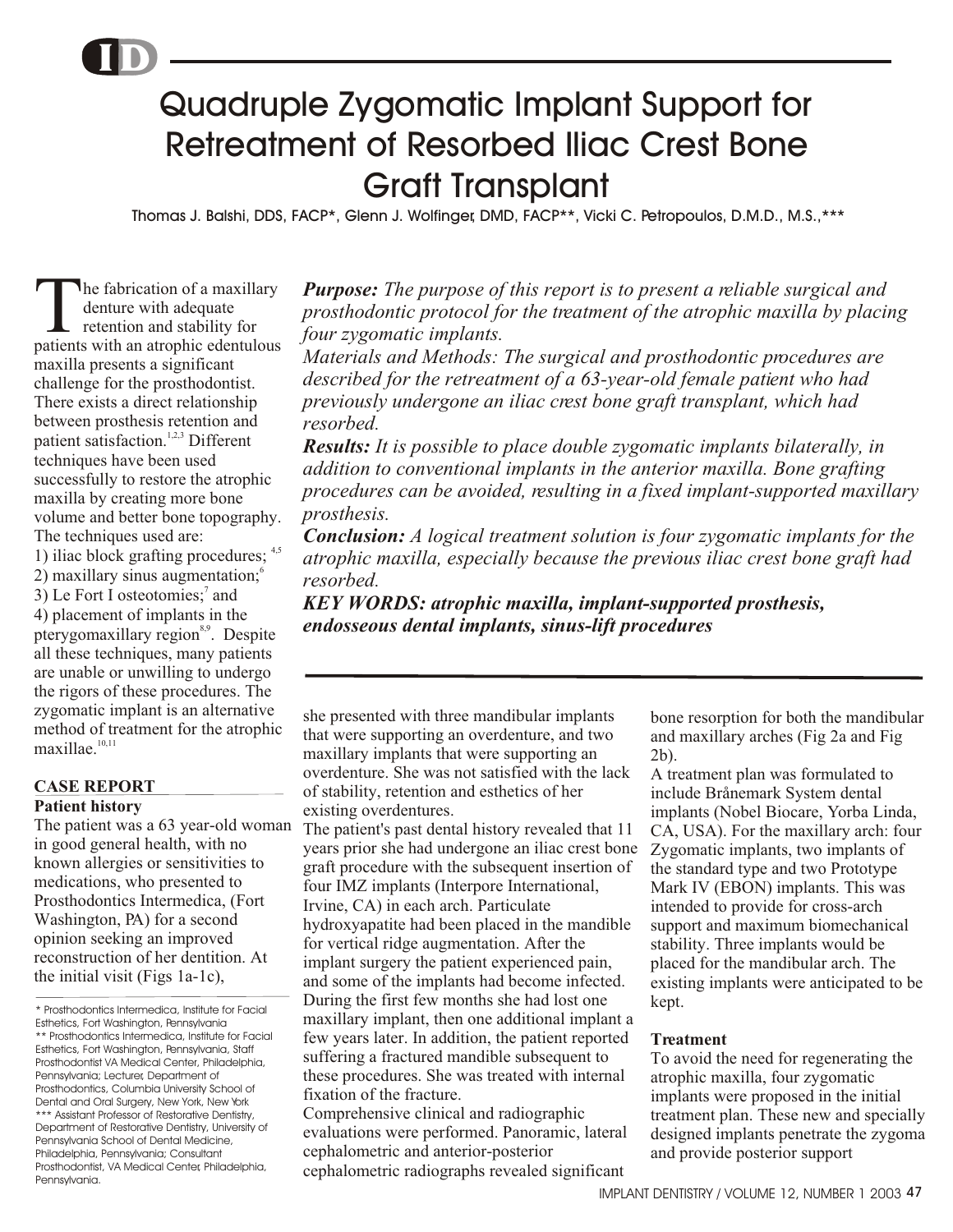





*Fig. 1a Preoperative profile view prior to treatment, Fig. 1b Initial intraoral presentation of patient, Fig. 1c Initial intraoral presentation of resorbed maxilla.*

for a fixed prosthesis. Although implants placed in maxillary-grafted bone have been shown to have a success rate of 90% or higher,12 limited alternative treatment options were also discussed with the patient. These included iliac crest bone grafting in the maxillary arch with conventional implant placement or a complete removable prosthesis. The patient expressed the desire to be restored with a fixed prosthesis and also articulated the fact that she had a negative experience with her previous iliac crest graft. Additional bone grafting would have been difficult to accomplish due to scarring and the inherent avascularity in the anterior maxilla. The patient approved of the initial treatment plan. Diagnostic casts were articulated to replicate the oral and craniofacial structures threedimensionally. Provisional dentures were fabricated to serve as the blueprint for the final prostheses as well as to clarify the amount of lip support and cheek support needed at the established vertical dimension. These would be worn during the osseointegration period. General anesthesia was administered by a boardcertified anesthesiologist in the surgical suite of Prosthodontics Intermedica (Fort Washington, PA). Three carpules of 1:50,000 lignospan (Cooke-Waite, North Chicago, IL,USA) were administered as well. A board-certified prosthodontist performed the surgical procedure by initiating a crestal incision with dissection and flap elevation in the areas of teeth nos. 2-15. The tissue was reflected to reveal the bone in the maxillary arch. A window was made in the sinus floor for entrance into the zygoma. The sinus cavities were packed with packing strip gauze saturated with Lidocaine HCL 2% (Cooke-Waite, North Chicago, IL,USA) and Epinephrine 1:100,000. The existing implants were evaluated at this time; areas no.7 and area no.8. They were both mobile due to fibrous encapsulation, and were removed. The following Brånemark implants (Nobel Biocare) were placed in the maxilla: area no.1 (3.75-mm- x 15-mm), area no.3 (40-mm zygomatic) area no.4 (35-mm zygomatic), area no.7 (4.0-mm x 8.5-mm), area no.8 (4.0-mm x 8.5- mm;

Mark IV Prototype),

Mark IV Protype),

Prototype),

area no.9 (4.0-mm x 8.5-mm; Mark IV

area no.16 (5.0-mm x 12-mm ; "spinner"

area no.10 (4.0-mm- x 8. 5-mm;

area no.13 (35-mm zygomatic), area no.14 (30-mm zygomatic),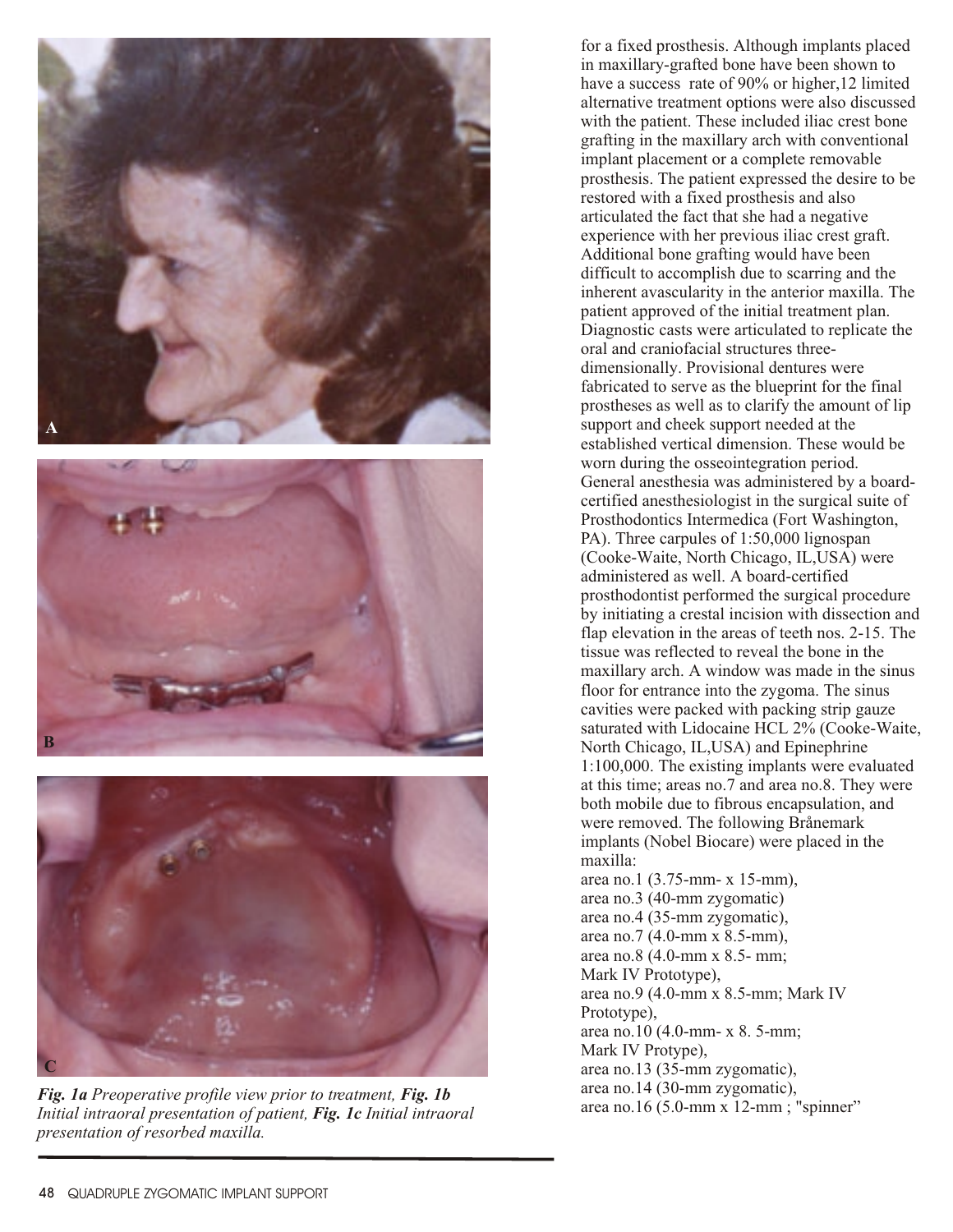

*Fig. 2a Preoperative lateral cephalometric radiograph showing severe bone resorption for both the mandibular and maxillary arches , 2b Preoperative panoramic radiograph showing severe bone resorption for both the mandibular and maxillary arches, 3 Try-in of final implant-supported prostheses*

which is a term that describes the implant body as continuously rotating when the implant delivery device is removed and the cover screws applied. This "spinning" action in the bone occurred with no detectable lateral or apical movement and was a result of lack of initial stability caused by the minimal bone density at the osteotomy site.

In the mandible, the three previously placed IMZ implants were all stable. The following additional Brånemark implants (Nobel Biocare) were placed after drilling through the previously grafted hydroxyapatite ridge augmentation: area #22 (3.75 mm x 10-mm) area #24 (3.75-mm x 13-mm) and area #26 (3.75-mm x 15-mm).

All implants were placed using a torque controlled machine and then checked manually. The coverscrews were placed. Autogenous bone, which had been obtained from the mandible, was saved during the procedure and used to graft around all the implants and the voids created by the removal of the failed IMZ implants in the maxilla. After thorough irrigation, the mandibular implant sites were closed with resorbable vicryl sutures (Johnson and Johnson, Somerville, NJ, USA).

The removable complete dentures were adjusted and fitted using a soft reline material, (Visco Gel; Dentsply, Konstanz, Germany). To minimize swelling and post surgical discomfort, the patient followed a standard regimen of Pen VK antibiotic (Par Pharmaceutical, Spring Valley, NY, USA), Decadron corticosteroid (Merck, West Point, PA) and Ibuprofen (Interpharm Inc., Hauppauge, NY ) and Vicoprofen (Abbott Laboratories, Abbott Park, IL) pain medication. Cold compress therapy was recommended for the first 48 hours after implant placement surgery. Peridex (Zila Pharmaceuticals, Phoenix, AZ, USA) was also prescribed to be used as an antimicrobial mouthwash during initial osseointegration. Two weeks following the implant placement, the sutures were removed and a post-surgical radiographic examination was performed to provide a baseline. The provisional dentures were relined again using a soft lining material. Three months following the implant placement, the mandibular implants were uncovered following conventional mandibular second-stage surgery, and a traditional implant-supported fixed prosthesis was fabricated with a previously determined arch form and vertical dimension of occlusion.

Five months following the implant placement, the maxillary implants were uncovered. Angulated abutments were used with each zygoma implant to position the prosthetic retaining screw toward the occlusal table. At this time the all-acrylic conversion prosthesis

was constructed. $13$  The occlusion was adjusted and an interocclusal registration was made using Regisil (Dentsply, York, PA, USA). An alginate impression was made of the existing mandibular prosthesis. A final impression was made by using the maxillary conversion prosthesis as an impression template. Heavy body Reprosil (Dentsply, York, PA, USA) impression material was syringed beneath the all-acrylic mandibular implant prosthesis and a pick-up impression was made. A master cast was created by placing abutment analogs to the modified impression copings within the acrylic prosthesis. A final one-piece gold casting was designed and created on the master cast, tried-in and the final implantsupported prosthesis was finalized by the dental laboratory (Fig 3). The final implant-supported prosthesis was delivered to the patient (Fig 4a and Fig 4b). The patient was extremely satisfied with the esthetics, comfort and function of the new prostheses (Fig 4c).

The occlusion was adjusted and radiographic evaluation was made of the final prosthesis (Fig 5a and Fig 5b). The patient has been followed-up clinically and radiographically for the past 2.5 years without any complications to treatment.

#### **DISCUSSION**

This patient initially presented with several complicating factors which were taken into consideration for the final treatment to have predictable results. These factors were: the resorption of the previously placed iliac crest bone grafting; the presence of hydroxyapatite particulate material in the mandible; a fractured mandible; and failed implants. A logical solution to treat the atrophic maxilla was the use of four zygomatic implants. By placing zygomatic implants, the patient had the advantage of wearing a maxillary removable complete denture during the healing period of the implants. Had another iliac crest onlay procedure been performed, wearing a removable complete denture would have been contraindicated due to the possibility of resorption of the graft. In addition to using the standard implants in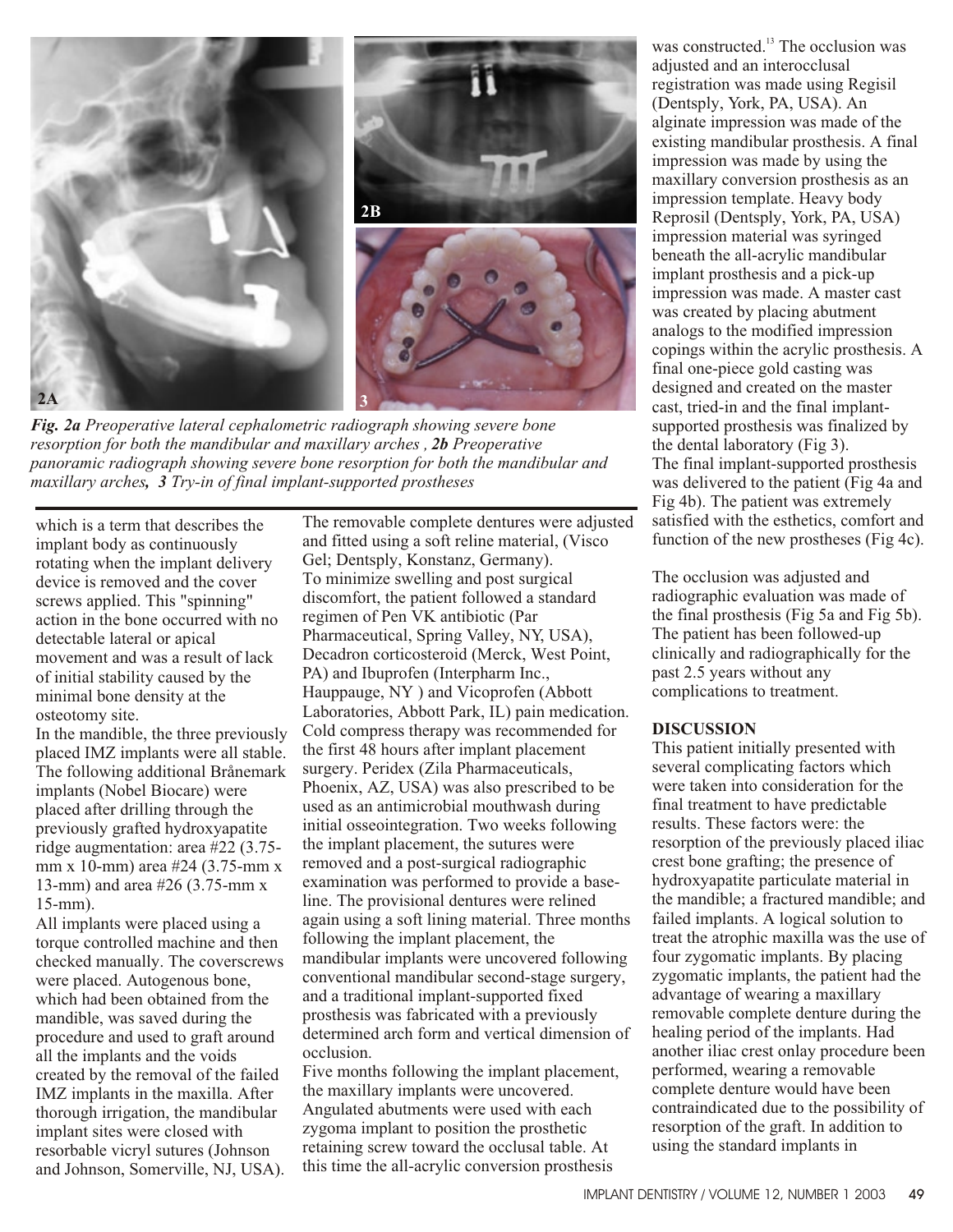

*Fig. 4a Postoperative frontal view of the final implant-supported prostheses. 4b Postoperative profile view of esthetics following completion of treatment. 4c Postoperative frontal view of esthetics following completion of treatment.*

the anterior region, using four zygomatic implants posteriorly provided for crossarch stabilization of the final implantsupported prosthesis.

In the mandibular arch, the presence of the particulate hydroxyapatite prevented the patient from having another



removable prosthesis because of the soft tissue compression, the pain associated with the impingement of the nerve and the continual resorption of the ridge.

By using a fixed implant-supported prosthesis in the mandible, the posterior support was obtained by the implants; and,



**Fig. 5a** Postoperative lateral cephalometric radiograph with final implant-supported prostheses. **5b** Postoperative anterior-posterior cephalometric radiograph with final implant-supported prostheses.

at the same time, the ridge was preserved and the patient was comfortable.

# **CONCLUSION**

A clinically successful treatment using four zygomatic implants, in a patient who had previously undergone iliac crest bone grafting procedures that had resorbed, has been described. The entire process was enhanced by the brevity of the treatment process that was performed by a team of prosthodontists in a prosthodontic surgical suite with predictable results and without any complications.

# **DISCLOSURE**

The authors claim to have no financial interest in any company or any of the products mentioned in this article.

## **REFERENCES**

1. Burns DR, Unger JW, Elswick RK et al. Prospective clinical evaluation of mandibular implant overdentures. Part II: Patient satisfaction and preference. J Prosthet Dent 1995;73:364-369.

2. Naert I, Quirynen M, Theuniers G, et al. Prosthetic aspects of osseointegrated fixtures supporting overdentures. A 4-year report. J Prosthet Dent 1991;65:671-680.

3. Burns DR, Unger JW, Elswick RK, et al. Prospective clinical evaluation of mandibular implant overdentures. Part I: Retention, stability and tissue response. J Prosthet Dent 1995;73:354- 363.

4. Adell R, Lekholm U, Grondahl K, Branemark PI, Lindstrom J, Jacobson M. Reconstruction of atrophic edentulous maxillae using osseointegration fixtures in immediate autogenous bone grafts. Int J Oral Maxillofac Implants 1990;5:233-246.

5. Isaksson S, Alberius P. Maxillary alveolar ridge augmentation with onlay bone-grafts and immediate endosseous implants. J Craniomaxillofac Surg 1992;20:2-7.

6. Wood RM, Moore DL. Grafting of the maxillary sinus with intraorally harvested autogenous bone prior to implant placement. Int J Oral<br>Maxillofac Implants 1988;3:209-214.